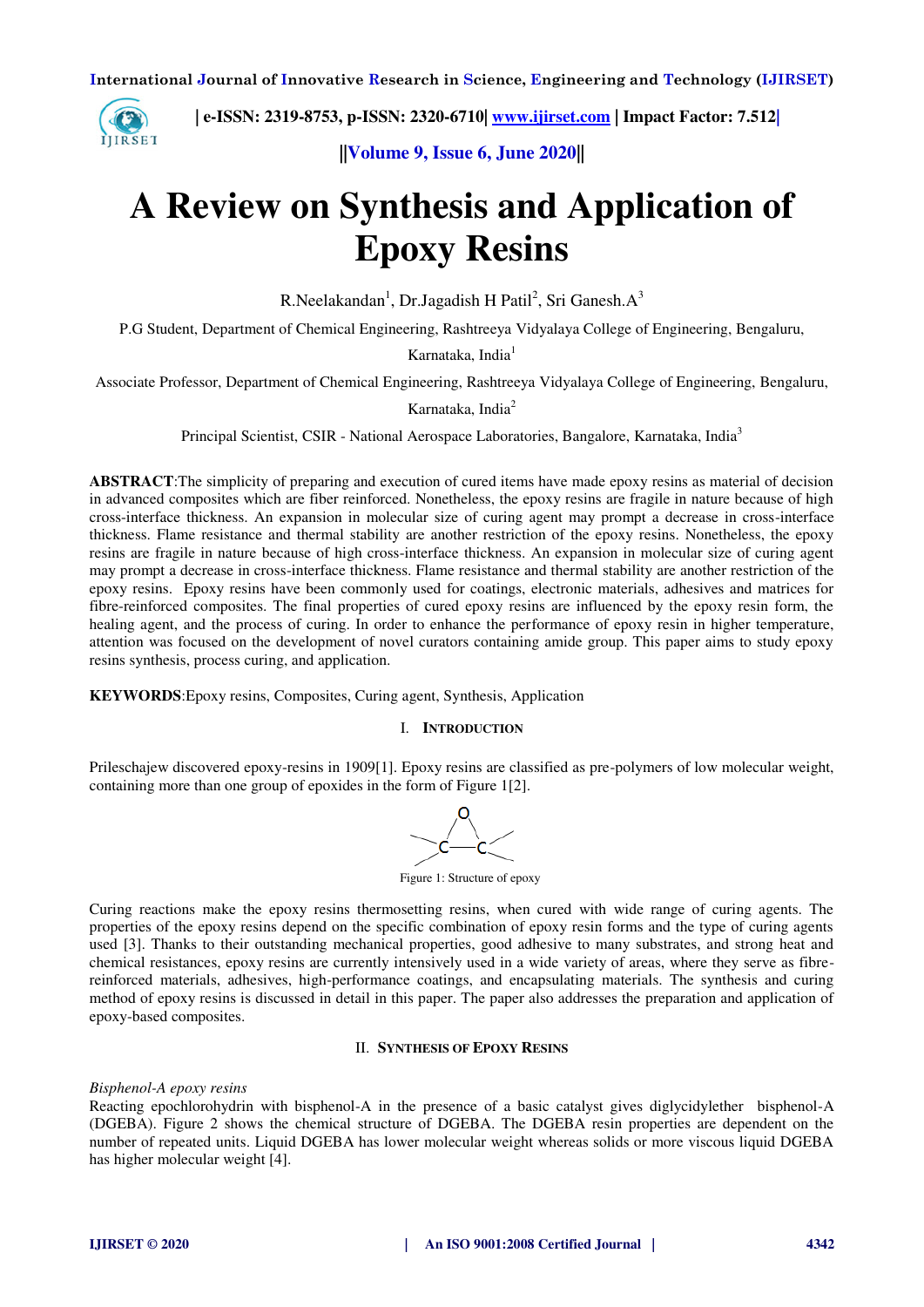

 **| e-ISSN: 2319-8753, p-ISSN: 2320-6710| [www.ijirset.com](http://www.ijirset.com/) | Impact Factor: 7.512|**

# **||Volume 9, Issue 6, June 2020||**



Figure 2: Structure of DGEBA

Yang et al.[5] synthesized epoxy resin with low viscosity by reaction of polyethylene glycol and DGEBA epoxy resin. Its epoxy Resin cured under UV light using a cationic photoinitiator, and the curing degree of epoxy resin within 40 s exceeded 90 percent. Czub[6] has been synthesized with high molecular weight epoxy resins from natural modified oils and bisphenol A, or epoxy resins made from bisphenol A. The results of the combination are that the liquids are extremely viscous. Liquefied Bamboo – bisphenol A copolymer epoxy resins in a two-step process was synthesized by Wu et al.<sup>[7]</sup>. Since the curing reaction is exothermic reaction, the curing of copolymer epoxy resin can be done at room temperature.

#### *Cycloaliphatic epoxy resins*

Reacting 3'-cyclohexenylmethyl 3-cyclohexenecarboxylate with peracetic acid gives 3',4'-epoxycyclohexyl- methyl 3,4-epoxycyclohexanecarboxylate, a cycloaliphatic epoxy resin (CAE). Chemical structure of CAE has given in Figure 3. This CAE has a saturated backbone and a backbone of aliphatic, contributing to its excellent UV stability; excellent electrical properties and good thermal stability. These characteristics are important for resins used in manufacturing of structural components which require high-temperature application in environment [8].



Figure 3: Chemical structure of CAE

1,3-bis[3-(4,5-epoxy-1,2,3,6-tetrahydrophthalimido) propyl] tetramethyldisiloxane (BISE) epoxy resin, an imide ring and siloxane-containing CAE. BISE on fully curing has a lesser glass transition temperature(Tg) compared with comeerciallyavaialable CAE and having a good thermal stability was synthesised by Tao et al.[9] A two-step reaction route of transparent cycloaliphatic epoxy-slicone for use in opto-electronic devices packaging was synthesized by Gao et al.[10]. Lower water absorption, higher thermal/UV resistance and better thermal stabililty are the properties exhibited by the cured cycloaliphatic epoxy-silicone resins.

## III. **TRIFUNCTIONAL EPOXY RESINS**

Trimethylol propane-N-triglycidyl ether, shown is Figure 4, a trifunctional epoxy resin, can be prepared by reacting trimethylol propane and epichlorohydring. This epoxy resin can be cured at low temperature since it has low-viscocity, non-crystalline and plastic material [11].

$$
\begin{array}{c} {\begin{array}{c} {\mathsf{C}}\mathsf{H}_2\text{-}\mathsf{C}\mathsf{H}_2\text{-}\mathsf{C}\mathsf{H}_2\\ {\mathsf{C}}\mathsf{H}_2 \end{array}}\\ {\mathsf{C}}\mathsf{H}_3\mathsf{C}\mathsf{H}_2\text{-}\overset{\mathsf{L}}{\mathsf{C}}\text{-}\mathsf{C}\mathsf{H}_2\text{-}\mathsf{O}\text{-}\mathsf{C}}\mathsf{H}_2\text{-}\mathsf{C}\mathsf{C}\mathsf{H}_2\text{-}\mathsf{C}\mathsf{H}_1\\ {\begin{array}{c} {\mathsf{H}}_2\\ {\mathsf{O}}\text{-}\mathsf{C}\mathsf{H}_2\text{-}\mathsf{C}\mathsf{H}_2\text{-}\mathsf{C}\mathsf{H}_2\\ {\begin{array}{c} {\mathsf{O}}\text{-}\mathsf{C}\mathsf{H}_2\text{-}\mathsf{C}\mathsf{H}_2\\ {\end{array}} \end{array}}\\
$$

#### Figure 4: Structure of trimethylol propane-N-triglycidyl ether

#### *Tetrafunctional epoxy resins*

Reacting 1,3-diaminobenzene or 4,40-aminodiphenyl methane with epichlorohydrin gives tetrafunctional epoxy resins. Figure 5 the chemical structures of tetrafunctional epoxy resins. As these epoxy resins have high cross linking densities and high epoxy functionality, they are used in places where high-temperature resistance is required. Good UV-blocking effect, excellent chemical resistance, good thermal stability and high modulus are the properties shown by the cured tetrafunctional epoxy resins [12].



Figure 5: Chemical structures of tetrafunctional epoxy resins

A multi-functional epoxy resin was synthesized by Aouf et al.[13]. The cured epoxy resin showed a higher crosslinking density and a higher char yield than DGEBA cured under the same conditions.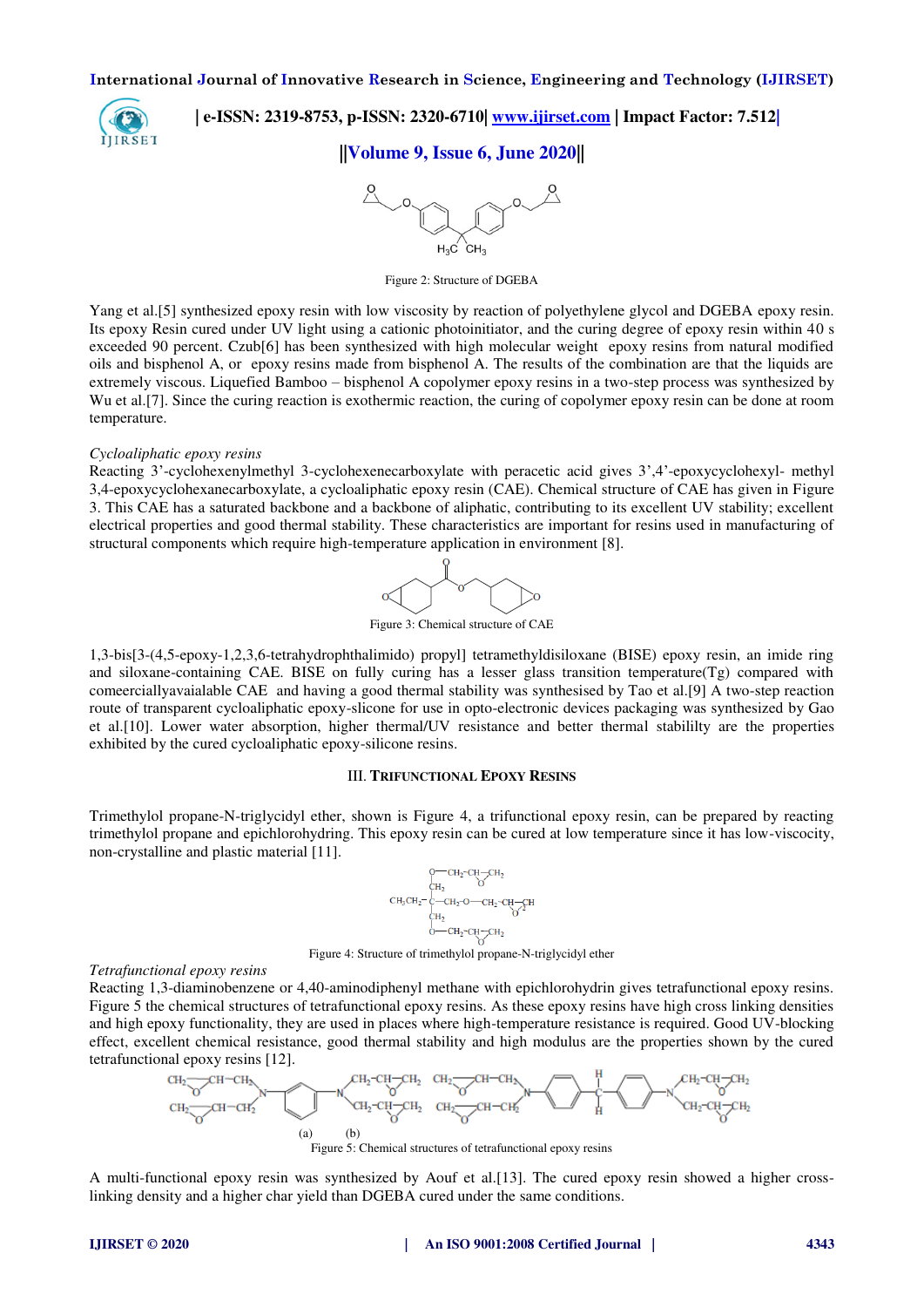

## **| e-ISSN: 2319-8753, p-ISSN: 2320-6710| [www.ijirset.com](http://www.ijirset.com/) | Impact Factor: 7.512|**

## **||Volume 9, Issue 6, June 2020||**

#### *Novolac epoxy resins*

Phenolic novolacglycidyl ethers resins are derived from novolac epoxy resins are synthesized by reacting phenolic novolac resin with epichlorohydrin. The chemical structure of novolac epoxy resins is shown in Figure 6. Novolacepoxy resins have high cross-linking densities because of their multiple epoxide groups, therby having an excellent chemical, solvent-resistance and thermal properties [14].



Figure 6: Chemical structure of novalac epoxy resins

Addition reaction of 9,10-dihydro-9-oxa- 10-phosphaphenanthrene 10-oxide and novolac epoxy resin gives multifunctional phosphorus-containing epoxy resins. This multifunctional phosphorus-containing epoxy resins was synthesized by Lin et al.[15] exhibiting high thermal stability and high Tg, and achieved an impressive V-0 grade in the UL-94 vertical flammability test.

## *Biobased epoxy resins*

Proteins, starch, Carbohydrates, oils and fats, derived from renewable natural resources have attracted increasingly interest of their biodegradability and low cost. Vegetable oils contain complex multi-component mixtures of different triacyglycerols, i.e., esters of glycerol and faty acids. Organic peracids or  $H_2O_2$  with triglycerides having a large variety of unsaturations sites can be easily epoxidized. Theseepoxidized vegetable oil has excellent potential as renewable materials, inexpensive for industrial applications [16]. Epoxidized castor oil (ECO) and Epoxidized soybean oil (ESO) were synthesized by Park  $[17]$  and Thulasiraman et al.  $[18]$  by reacting glacial acetic acid/  $H_2O_2$  with castor or soybean oil. The chemical structures of ESO and ECO are shown in Figure 7.



#### *Fluorine-containing epoxy system*

Presence of fluorine in fluorinated monomers and oligomers to modify epoxy resins has imparted unique characteristics such as broad use temperature, low of coefficient of friction, low water absorption, outstanding chemical resistance and low dielectric constant. Fluorine-containing polymers, which enhance the appeal for commercial use is used to fabricate entire products from speciality polymers [19].CF<sub>3</sub>-group-containing DGEBA epoxy resin was synthesized by Park et al. [20]. The chemical structure of  $CF_3$ -group-containing DGEBA epoxy is shown in Figure 8. A lower dielectric constant and mechanical properties are the properties shown by the cured epoxy resin compared to regular DGEBA.



Figure 8: Chemical structure of CF3 group-containing DGEBA epoxy resin.

Fluorine containing epoxy resins was synthesized Park et al.[21]. The total surface energy of the tetrafunctional epoxy resin/fluorine-containing epoxy resins blends gradually decreased, whereas the water repellence of the blends increased with increase in the fluorine content.Through a four-step procedure a fluorinated epoxy resin, Tao et al. [22] synthesized 1,1-bis(4- glycidylesterphenyl)- 1-(3'-trifluoromethylphenyl)- 2,2,2-trifluoro- ethane (BGTF). Structure of BGTF has shown in Figure 9. Fully cured BGTF epoxy resin shows a good thermal stability with a glass transition temperature of 170°C -175°C and also improved dielectric properties compared to DGEBA epoxy resin.



Figure 9: Chemical structure of BGTF.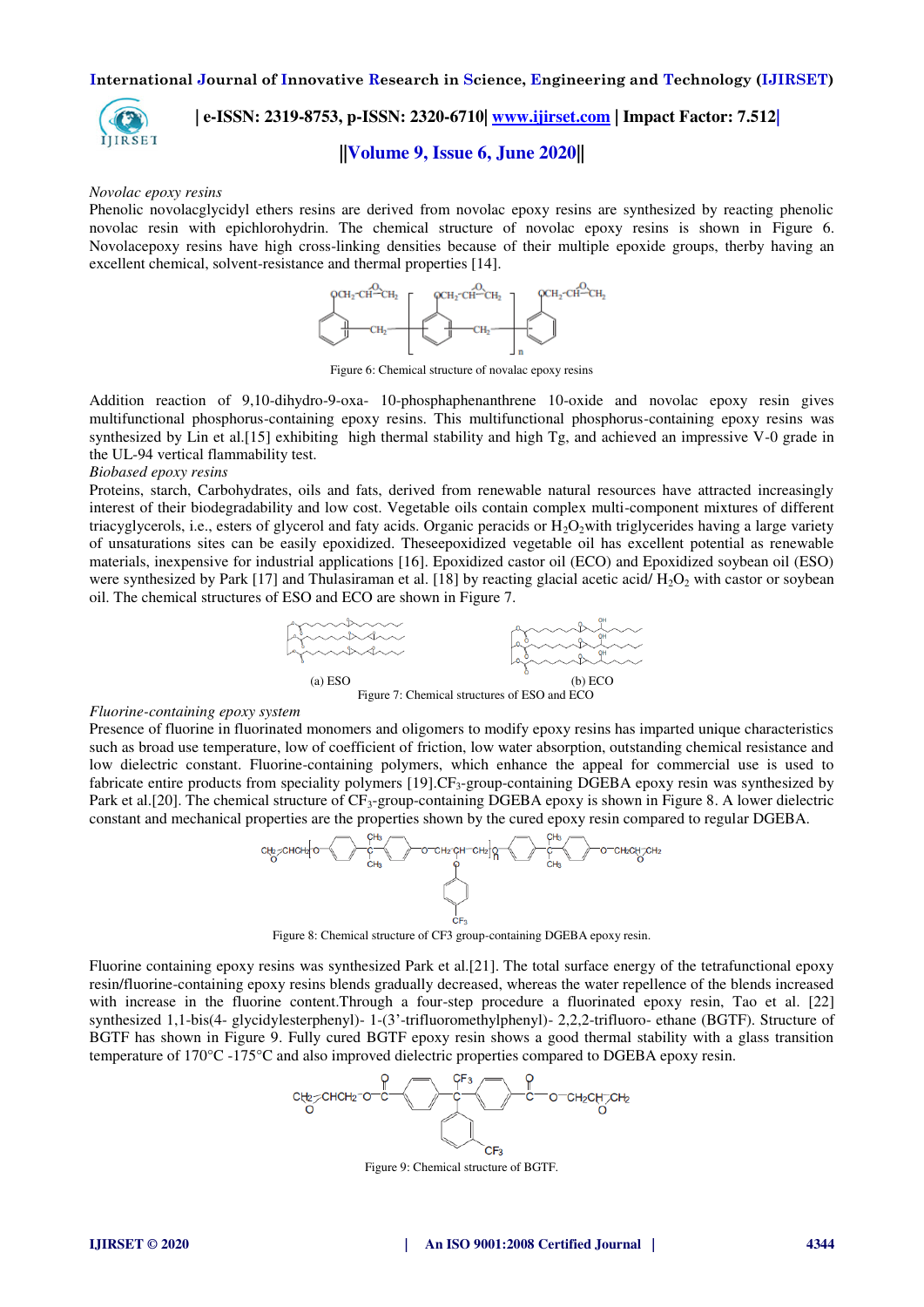

## **| e-ISSN: 2319-8753, p-ISSN: 2320-6710| [www.ijirset.com](http://www.ijirset.com/) | Impact Factor: 7.512|**

## **||Volume 9, Issue 6, June 2020||**

#### *Phosphorus-containing epoxy resins*

Through flame inhibition in the gas phase and char enhancement in the condensed phase, phosphorous compounds could impart high flame-retardant character into epoxy resins. Phosphorous-containing epoxy resins generate less toxic gas and smoke than halogen-containing compounds. Using phosphorus–containing oxirane compounds, covalently bonded phosphorus into epoxy resins can be incorporated [23].Environment-friendly electronic packaging materials containing phosphorus-containing epoxy resins was synthesized by Liu et al.[24]. Phosphorus-containing epoxy resins are shown in Figure 10. Epoxy resins were transparent with a high Tg of 227°C and high mechanical modulus after curing.



Figure 10: Chemical structures of phosphorus-containing epoxy resins

For the application of flame retardant materials, Wang et al. [25] synthesized phosphorus-containing epoxy resins. The phosphorus-containing epoxy resin and the nitrogen-containing curing agent showed synergistic effects and a great improvement in the flame retardant behaviour.High Tg, excellent flame retardancy and decomposition temperatures product was synthesised by Lie et al.[26] by reacting hexakis(4-hydroxyphenoxy)-cyclotriphosphazene, with DGEBA to form a new phosphazene-based epoxy resins.

#### *Silicon-containing epoxy resins*

As silicon has a less harmful effect on the environment than existing materials, it is regarded as an environment friendly flame retardant. Two approaches are used for synthesizing silicon-containing epoxy resins. One method utilizes the transetherification between alkoxyl silane and glycidol, or the condensation of hydroxyl-terminated siloxanes with epoxy resins or epichlorohydrin. Another method is to introduce siloxanes into the epoxy compounds using hydrosilylation reactions. These epoxy resins display advantages of both epoxy resins and silicone resins [27].Silicion-containing epoxy resins synthesized by Mercado et al.[28] is shown in Figure 11. A high limited oxygen index (LOI) value and moderate Tg are the properties of the cured silicion-containing epoxy resins.



Figure 11: Chemical structures of silicon-containing epoxy resins

Two novel silicon-containing epoxy resins for electronics packaging applications is synthesized by Lie et al.[26]. Structures of these epoxy resins are shown in Figure 12. High Tg, good mechanical properties and good thermal stabilities are the properties of cured epoxy resins.Silicon-containing epoxy resins (DGEBA-Si) by addition of DGEBA with dichlorodiphenyl silane was synthesized by Park et al.[29]. Enhanced mechanical properties and lower Tg compared to pure DGEBA epoxy resin were the characteristics of the cured epoxy resin.Epoxy-terminated siloxanecontaining resins were synthesized by Wang et al.[30] and the cured resin had high lap shear, good thermal stability and high tensile strength.



(a) (b) Figure 12: Chemical structures of silicon-containing epoxy resins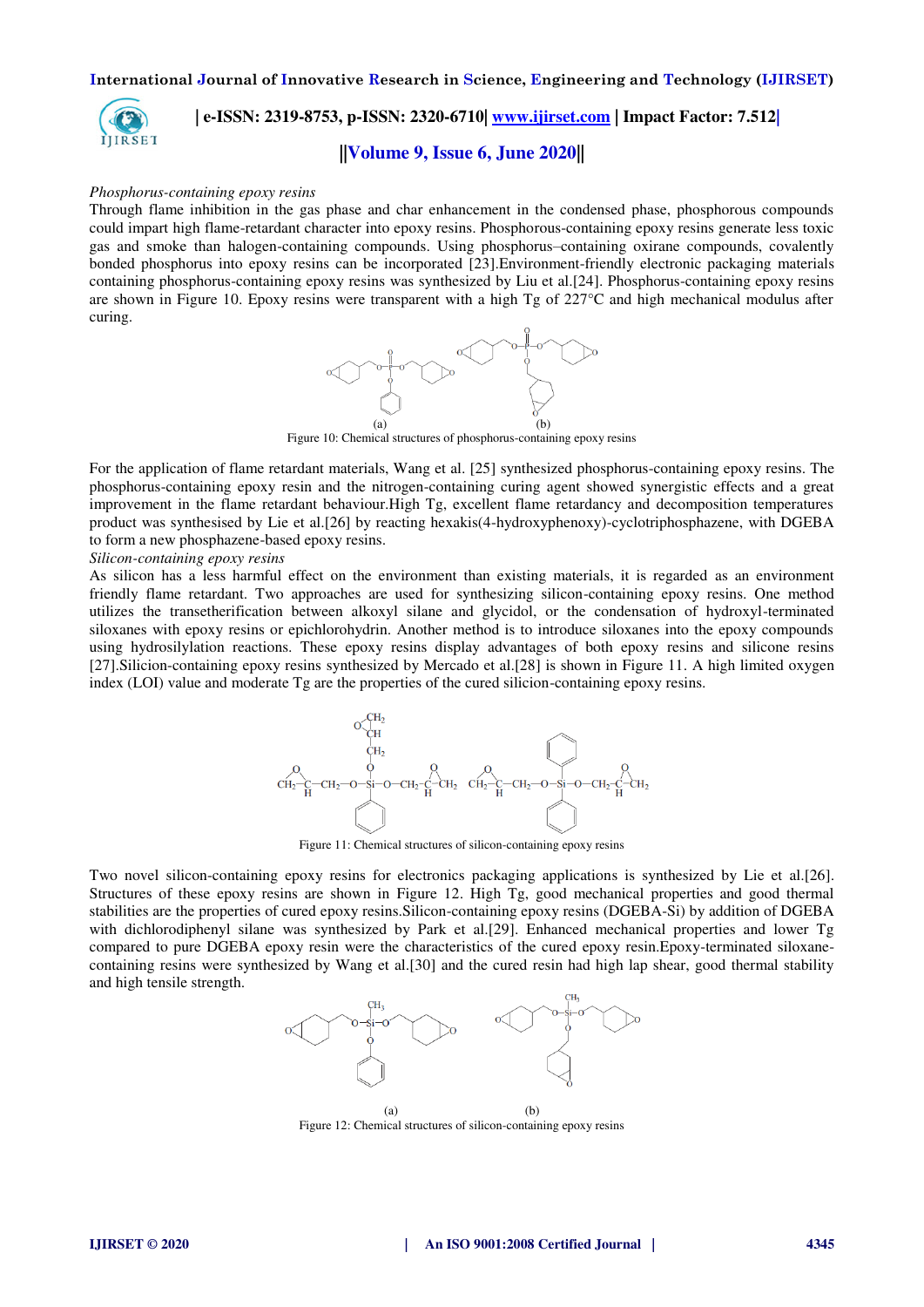

# **| e-ISSN: 2319-8753, p-ISSN: 2320-6710| [www.ijirset.com](http://www.ijirset.com/) | Impact Factor: 7.512|**

## **||Volume 9, Issue 6, June 2020||**

## IV.**CURING PROCESS**

Promote or control the epoxy resin curing reaction, these are the properties of epoxy curing agents. Adding a curing agent enhances the epoxy resin curing. Molecular structure of the curing agents plays a major role in the cure kinetics and Tg [31]. Curing agents are classified based on their chemical compositions into catalytic curing agents. *Amine type curing agent* 

One of the curing agents for epoxy resins is the amine type curing agents. Amine type curing agents can be classified into three major categories: cycloaliphatic, aliphatic or aromatic amines. Epoxide rings react with amine type curing agents by nucleophilic addition. Chemical structures of 4,4'-diaminodiphenyl methane (DDM) and 4,4' diaminodiphenyl sulfone (DDS) is shown in Figure 13 [32].

#### *Alkali curing agent*

Imidazoles and tertiary amines are categorized into alkali curing agents. In reactions between epoxy resins and other curing agents, imidazoles are used as primary accelerators. Imidazoles can be used as the sole curing agent [69]. Tertiary amines are also commonly used as accelerators for other epoxy resin curing agents. They are typically used in conjunction with amines, polyamides, amidoamines, mercaptans, polysulfides, and anhydrides to accelerate the epoxyhardener reaction. Alkali curing agents offers a longer room temperature pot life [33].

#### *Anhydride curing agent*

Excellent electrical properties, good physical propetiesa and good chemical resistance are the characteristics of anhydride curing agents. These curing agents possess a longer pot lifes. Amine catalyses the curing reaction of anhydride curing agents. The most common anhydrides are methyl tetrahydrophthalic anhydride (MTHPA), phthalic anhydride (PA), 3,4,5,6-tetrahydrophthalic anhydride (3,4,5,6-THPA), methyl hexahydrophthalic anhydride (MHHPA), hexahydrophthalic anhydride (HHPA), etc [34]. Figure 14 shows the chemical structures of PA and HHPA.



Figure 14: Chemical structures of PA and HHPA.

#### *Catalytic curing agents*

Catalytic curing agents are unreactive under basic conditions like, such as ambient temperature and internal lighting but they display activity with external simulation, such as heating or photo-irradiation. The curing proceeds by cationic polymerization initiated by the catalytic curing agent. Handling of epoxy resins and storage stability are enhanced by using catalytic curing agents. Benzylpyridinium, benzylsulfonium, benzylammonium, and phosphonium salts are categorised into catalytic curing agents [35].

#### *Curing systems*

Epoxy resin curing systems comprise the chemical reactions of the epoxide groups in the epoxy resins with a curing agent to form a highly cross-linked, three-dimensional network [36].

#### *Room-temperature curing*

Epoxy resin curing that takes place at room temperature utilizes room-temperature curing agents, like alicyclic polyamines, aliphatic polyamines, improved aromatic amines and low molecular weight polyamide. Room temperature curing delivers a greater electrical resistance, lower Tg, greater impact resistance, higher flexibility and thermal shock resistance [37].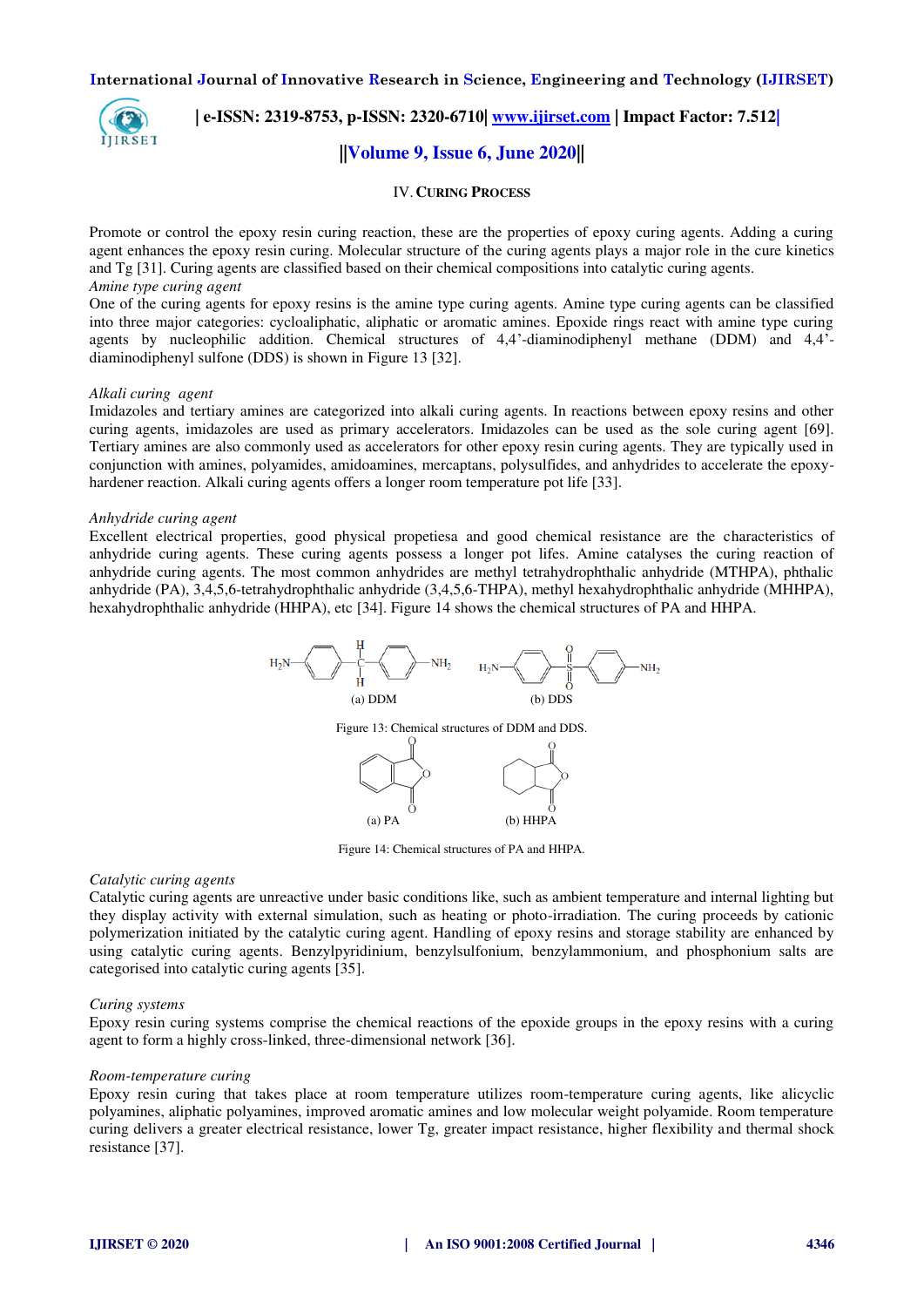

 **| e-ISSN: 2319-8753, p-ISSN: 2320-6710| [www.ijirset.com](http://www.ijirset.com/) | Impact Factor: 7.512|**

## **||Volume 9, Issue 6, June 2020||**

## *Heat curing*

Largely, epoxy resins that are cured at higher temperatures employ dicyandiamide, resol resins, acid anhydrides, amino resins, aromatic polyamines, or hydrazides, as curing agents. The high-temperature curing system is commonly categorized into a pre-curing stage at low temperature and a post-curing stage at high temperature. Great chemical resistance, high Tg, great tensile strength and high heat resistance are the properties observed on curing epoxy resins at higher temperature. [38].

## *Photo-curing*

Using bright light, electron beam irradiation infrared, ultraviolet light, epoxy resins are cured in the presence of a photoinitiator. Curing time can be reduced using photo-curing. In addition, it provides a more reliable and controlled process associated to the other curing processes [39].

## V. **EPOXY-BASED COMPOSITES**

The highly cross-linked epoxy resins are strong and fragile and have relatively reduced resistance to crack initiation and growth, which minimise their use in many applications, such as structural materials. Various strengthening or toughening agents are used to improve their physical properties.

## *Thermoplastic-modified epoxy systems*

Thermoplastic components like polysulfones (PSF), poly(acrylonitrile-co-butadi-ene-co-styrene) (ABS), poly(ether sulfones) (PES), poly(ether imides) (PEI), poly(ether ketone) (PEK), and polyimides (PI) are added into epoxy matrix to enhance the toughness of the epoxy resins. Thermoplastic modified epoxy systems are prepared by polymerizationinduced phase separation of the thermoplastic modifier, which is primarily miscible in the epoxy resin but splits into phases during polymerization. Final properties of the systems are found by the resulting phase-separated morphology and effective improvement in toughness will be obtained only with a co-continuous phase or phase inversion structure [40].

## *Epoxy/inorganic composites*

Epoxy resins are added with various inorganic particles to improve the fracture toughness. Increase in deformation and crack propagation resistance are seen on incorporating inorganic particles by toughening mechanisms, i.e., crack pinning/bowing, crack path deflection and particle bridging. Increase in hardness, fracture toughness and modulus is seen on increasing the inorganic particles [41].

## *Epoxy/carbon fiber composites*

In a range of matrix materials, carbon fibers with high strength and modulus can be incorporated. At the point when stress/pressure is applied to a carbon fiber composite, the stress/pressure is moved from one carbon fiber to another through the matrix material. if a fiber-resin bond is frail, the stress will be transferred and fail or break the bonds between the resin matrix and fiber filaments. Sizing is a polymeric solution applied to enhance the adhesion. Carbon fibers are coated with sizing to enhance the adhesion with epoxy resin matrix [42]. Carbon fiber composites/ epoxy resins are utilized more widely for basic applications than other high performance composites due to their in general high strength properties and specific stiffness [43].

## *Epoxy/clay nanocomposites*

Montmorillonite-based clay is a 2:1 layered silicate with sheets that transmit negative charges, which are balanced by the presence of interlayer cations ( $Na<sup>+</sup>$  and  $Mg<sup>2+</sup>$  ions). Agglomeration of the clay can be seen on fabrication of clay/polymer composites. Agglomeration of the clay results in degradation of the wear resistance and mechanical properties. The most well-known approach to defeat this trouble is to replace the inorganic Na<sup>+</sup>cations on the clay surface with the essential organic cations, especially alkyammonium particles. When these surface-treated clays are brought into the host polymer matrix, two morphology types form: intercalated or exfoliated nanocomposite structures [44].Clay/epoxy nanocomposites with lesser clay concentrations show improved thermal stability, mechanical strength, flammability and permeability compared to pristine epoxy matrices and conventional small scale/large scale composites. The superior performance of the clay/epoxy composites emerges from the ultra-high volume/interface ratio in the nanocomposites, resulting from the nanometer scale clay particles measurements [45].

## *Epoxy/carbon nanotube composites*

Carbon nanotubes (CNTs) are buit with length-to-diameter proportions that are fundamentally higher than that of some other materials, giving them phenomenal electronic, thermal and mechanical properties. Therefore, CNTs are useful fillers to improve the performance of the resulting composites. However, the low dispersibilility and powerless interfacial interactions of CNTs inside epoxy networks have constrained their application around the area. Ultrasonic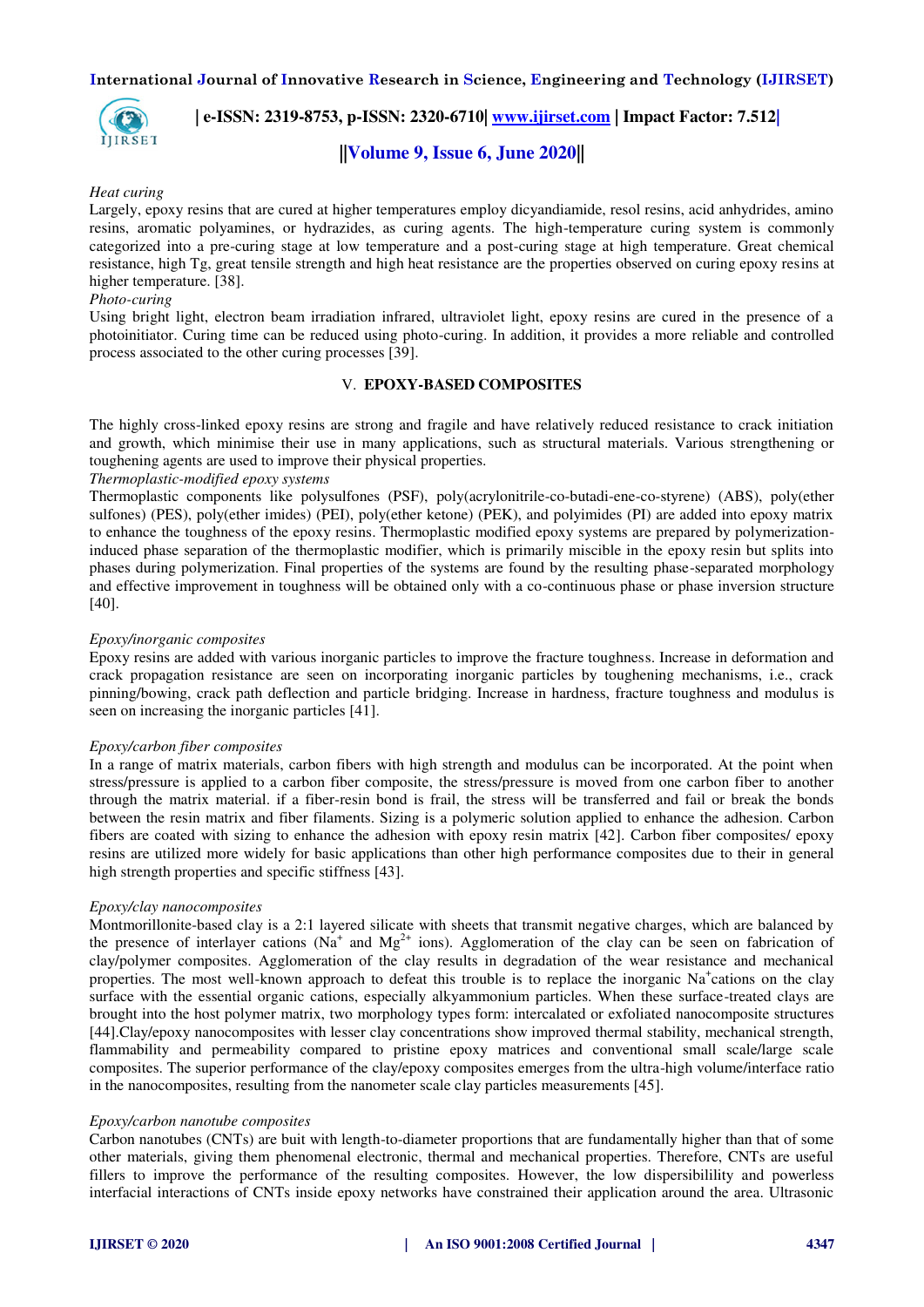

## **| e-ISSN: 2319-8753, p-ISSN: 2320-6710| [www.ijirset.com](http://www.ijirset.com/) | Impact Factor: 7.512|**

## **||Volume 9, Issue 6, June 2020||**

scattering and high-shear mixing are examples of generally utilized mechanical techniques. Physical methods include the adsorption and additionally wrapping of polymers or surfactants on the CNT surfaces, and surfactants techniques comprise of covalent substance holding of polymer chains to the CNT surfaces, significantly improving interfacial associations among them and the epoxy network.A homogenous scattering of aligned CNTs with good chemical interactions with the epoxy resins can accomplish productive load transfer and provide a conductive pathway for electrons and phonos, CNT/epoxy composite present unique thermal, electrical and mechanical behaviours [46].

#### VI.**APPLICATION FIELDS**

## *Paints and coatings*

Easy processing, mechanical and corrosion resistance, toughness, high safety, excellent solvent and chemical resistance, , low shrinkage on cure, and excellent adhesion to many substrates makes epoxy resins use as heavy-duty anticorrosion coatings. Metal cans and containers were coated with epoxy resins in order to prevent rusting, especially while packaging tomatoes, since is tomatoes are acidic foods. Epoxy resins are also used for decorative flooring applications and high performance such as terrazzo, chip, and coloured aggregate flooring [47].

## *Adhesives*

Epoxy adhesives are categorised into a major part of the class of adhesives called as "structural adhesives". Since epoxy adhesives have high strength bonds, therefore they are used in construction of aircraft, snowboards,, golf clubs, automobiles, bicycles, boats, skis. When used as adhesives in cryogenic engineering applications, it is necessary to optimize the epoxy shear strength at both cryogenic and room temperatures. Commercial epoxy adhesives are engineered for optimal toughness by incorporating phase-separated thermoplastics, rubber particles, or rigid inorganic particles into the matrix. Inorder to increase their strength and activate chemical bonding at the substrate/adhesive interface, the adhesives are cured at higher temperatures [48].

#### *Industrial tooling*

Epoxy systems are used in industrial tooling applications to produce molds, master models, laminates, castings, fixtures, and other industrial production aids. This ''plastic tooling'' replaces metal, wood, and other traditional materials, and generally improves the process efficiency while either lowering the overall cost or shortening the lead-time for many industrial processes. Fiber-reinforced epoxy composites have proven effective in repairing metallic components and tubular pipes. The composites also act as load-bearing units in hydrogen storage cylinders [49].

## *Aerospace industry*

Low cost and high adhesive properties make epoxy resins are used extensively for structural adhesive application in aerospace industry. Epoxy resins reinforced with high strength glass, carbon, Kevlar, or boron fibers have the the most prominent potential for use in the aerospace industry [50].

## *Electronic materials*

Epoxy resins are excellent electrical insulators and protect electrical components from short circuiting, dust, and moisture therefore they are employed in motors, generators, transformers, switchgear, bushings, and insulators. Electromagnetic interference shielding are used with the help of metal-filled polymers. Epoxy molding compounds (EMCs) are popularly used as encapsulation materials for semiconductor devices protect the integrated circuit devices from moisture, mobile-ion contaminants, and adverse environmental conditions such as temperature, radiation, humidity, and mechanical and physical damage [51]. Epoxy composites containing particulate fillers, such as fused silica, glass powder, and mineral silica have been used as substrate materials in electronic packaging applications [52].

## *Biomedical systems*

Epoxy gums are generally utilized in biomedical applications. Collagen-based materials have been utilized in human clinical applications as wound dressings, vascular unions, and aortic heart valves [53]. Shape memory polymer foams have noteworthy potential for biomedical applications, for example, embolic sponges. Nanodiamond-epoxy derivatives have discovered extensive application in biomedical systems since they show a blend of extraordinary hardness, remarkable chemical idleness, low electrical and high thermal conductivities, wide optical transparency, and other remarkable properties [54].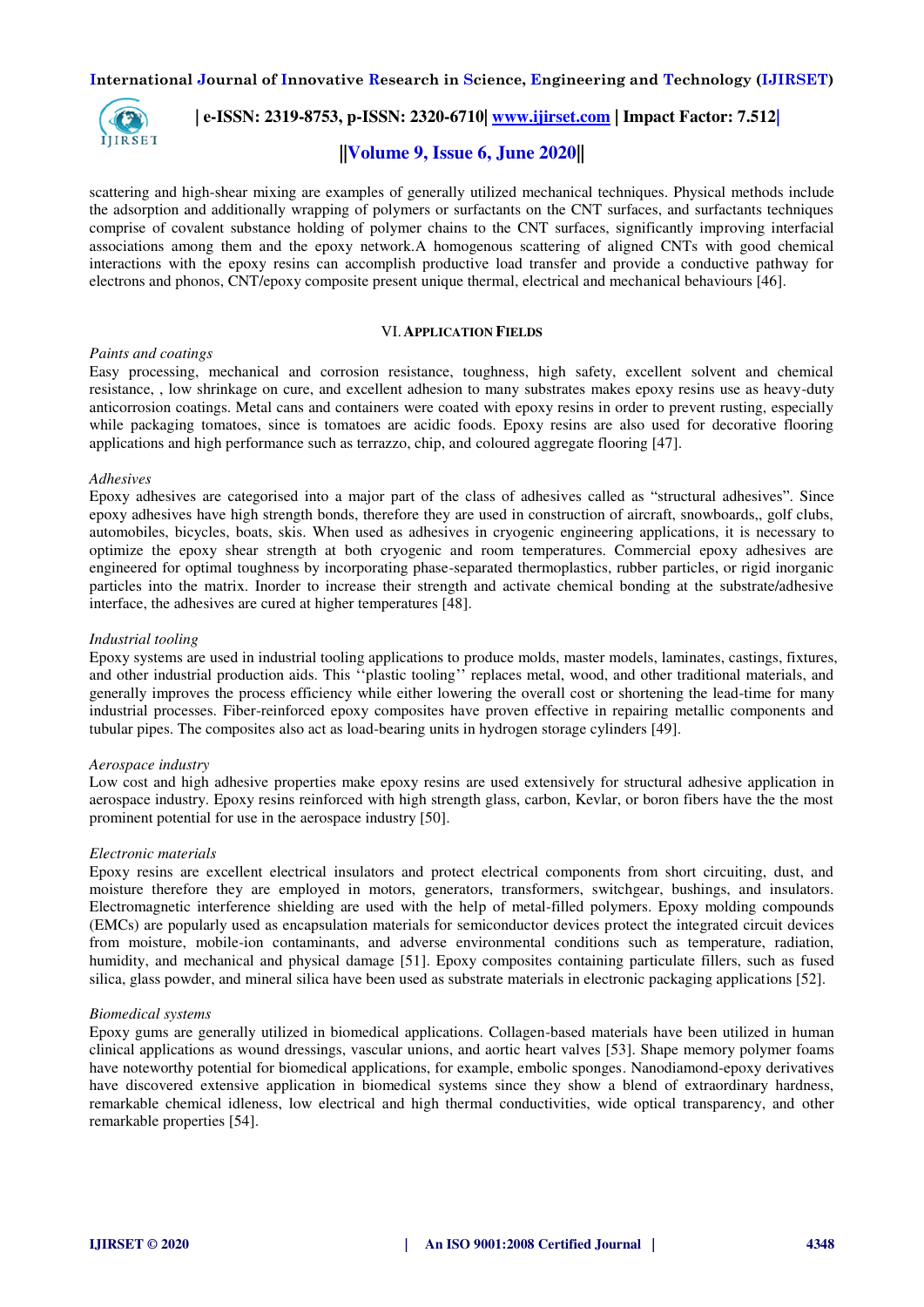

 **| e-ISSN: 2319-8753, p-ISSN: 2320-6710| [www.ijirset.com](http://www.ijirset.com/) | Impact Factor: 7.512|**

## **||Volume 9, Issue 6, June 2020||**

## **VII. CONCLUSIONS**

Different epoxy resins and curing agents have been evaluated in this paper. The properties of restored epoxy resins rely upon the kind of epoxy resins, curing agent, and curing process utilized. The strength of epoxy resins can be improved by consolidating thermoplastic parts, inorganics, carbon fibers, clay, and carbon nanotubes. Epoxy resins have a wide scope of utilization including coatings, aeronautic industry, electronic materials, and biomedical systems.

#### **REFERENCES**

- [1] C.A. May, Epoxy Resins, Chemistry and Technology, second ed., Marcel Dekker, New York, Basel, 1988.
- [2] S.J. Park, F.L. Jin, L. Nicolais, in: L. Nicolais, A. Borzacchiello (Eds.), Wiley Encyclopedia of Composites, John Wiley & Sons, 2011.
- [3] H.R. Jeon, J.H. Park, M.Y. Shon, J. Ind. Eng. Chem. 19 (2013) 849.
- [4] F.L. Jin, C.J. Ma, S.J. Park, Mater. Sci. Eng. A 528 (2011) 8517.
- [5] C. Yang, Z.G. Yang, J. Appl. Polym. Sci. 129 (2013) 187.
- [6] P. Czub, Polym. Adv. Technol. 20 (2009) 194.
- [7] C.C. Wu, W.J. Lee, J. Appl. Polym. Sci. 116 (2010) 2065.
- [8] M.J. Yoo, S.H. Kim, S.D. Park, W.S. Lee, J.W. Sun, J.H. Choi, S. Nahm, Eur. Polym. J. 46 (2010) 1158.
- [9] Z. Tao, S. Yang, J. Chen, L. Fan, Eur. Polym. J. 43 (2007) 1470.
- [10] N. Gao, W.Q. Liu, Z.L. Yan, Z.F. Wang, Opt. Mater. 35 (2013) 567.
- [11] S.J. Park, T.J. Kim, J.R. Lee, J. Polym. Sci. B: Polym. Phys. 38 (2000) 2114.
- [12] S.J. Park, F.L. Jin, J.R. Lee, Mater. Sci. Eng. A 374 (2004) 109.
- [13] C. Aouf, H. Nouailhas, M. Fache, S. Caillol, B. Boutevin, H. Fulcrand, Eur. Polym. J. 49 (2013) 1185.
- [14] B. Guo, D. Jia, W. Fu, Q. Qiu, Polym. Degrad. Stab. 79 (2003) 521.
- [15] C.H. Lin, C.S. Wang, Polymer 42 (2001) 1869.
- [16] M. Stemmelen, F. Pessel, V. Lapinte, S. Caillol, J.P. Habas, J.J. Robin, J. Polym. Sci. A: Polym. Chem. 49 (2011) 2434.
- [17] S.J. Park, F.L. Jin, J.R. Lee, Macromol. Rapid Commun. 25 (2004) 724.
- [18] V. Thulasiraman, S. Rakesh, M. Sarojadevi, Polym. Compos. 30 (2009) 49.
- [19] L.A. Miccio, D.P. Fasce, W.H. Schreiner, P.E. Montemartini, P.A. Oyanguren, Eur. Polym. J. 46 (2010) 331.
- [20] S.J. Park, F.L. Jin, J.S. Shin, Mater. Sci. Eng. A 390 (2005) 240.
- [21] J.R. Lee, F.L. Jin, S.J. Park, J. Appl. Polym. Sci. 98 (2005) 1860.
- [22] Z. Tao, S. Yang, Z. Ge, J. Chen, L. Fan, Eur. Polym. J. 43 (2007) 550.
- [23] W. Liu, Z. Wang, L. Xiong, L. Zhao, Polymer 51 (2010) 4776.
- [24] X. Wang, Q. Zhang, Eur. Polym. J. 40 (2004) 385.
- [25] R. Liu, X. Wang, Polym. Degrad. Stab. 94 (2009) 617.
- [26] S.J. Park, F.L. Jin, J.R. Lee, Macromol. Res. 13 (2005) 8.
- [27] L.A. Mercado, M. Galia` , J.A. Reina, Polym. Degrad. Stab. 91 (2006) 2588.
- [28] Z. Wang, J. Jiang, D. Zhang, R. Cheng, J. Appl. Polym. Sci. 123 (2012) 2485.
- [29] H.J. Xu, F.L. Jin, S.J. Park, Bull. Korean Chem. Soc. 30 (2009) 2643.
- [30] K. Frank, C. Childers, D. Dutta, D. Gidley, M. Jackson, S. Ward, R. Maskell, J. Wiggins, Polymer 54 (2013) 403.
- [31] R.A. Parıldar, A.A.B. Ibik, Prog. Org. Coat. 76 (2013) 955.
- [32] S.J. Park, F.L. Jin, Polym. Degrad. Stab. 86 (2004) 515.
- [33] M.S. Kim, K.W. Lee, T. Endo, S.B. Lee, Macromolecules 37 (2004) 5830.
- [34] F.L. Jin, S.J. Park, Mater. Sci. Eng. A 475 (2008) 190.
- [35] S.J. Tucker, B. Fu, S. Kar, S. Heinz, J.S. Wiggins, Composites A 41 (2010) 1441.
- [36] F.L. Jin, S.J. Park, Bull. Korean Chem. Soc. 30 (2009) 334.
- [37] B. Golaz, V. Michaud, J.A.E. Ma˚ nson, Composites A 48 (2013) 171.
- [38] J. Zhang, X. Xie, Composites B 42 (2011) 2163.
- [39] P. Dittanet, R.A. Pearson, Polymer 54 (2013) 1832.
- [40] C.W. Lim, K. Song, S.H. Kim, J. Ind. Eng. Chem. 18 (2012) 24.
- [41] T. Brocks, M.O.H. Cioffi, H.J.C. Voorwald, Appl. Surf. Sci. 274 (2013) 210.
- [42] I. Choi, D.G. Lee, Composites A 48 (2013) 1.
- [43] D. Yu, M. Kleemeier, G.M. Wu, B. Schartel, W.Q. Liu, A. Hartwig, Polymer 52(2011) 2120.
- [44] H.F. Naguib, M.S.A. Aziz, G.R. Saad, J. Ind. Eng. Chem. 19 (2013) 56.
- [45] S.G. Prolongo, B.G. Meliton, G.D. Rosario, A. Uren˜ a, Composites B 46 (2013) 166.